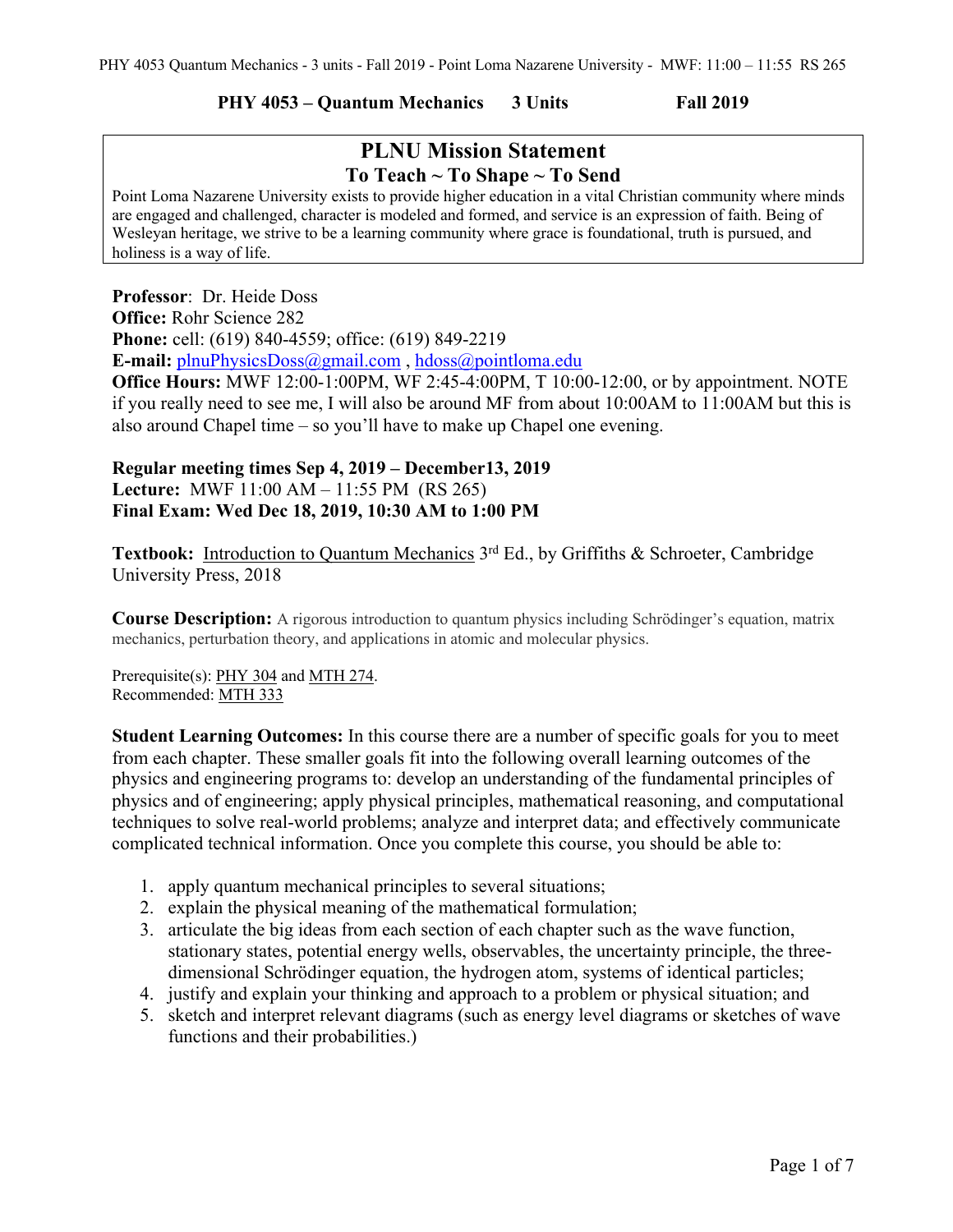PHY 4053 Quantum Mechanics - 3 units - Fall 2019 - Point Loma Nazarene University - MWF: 11:00 – 11:55 RS 265

**Preclass Assignments:** Preclasses are assigned for each class day and are due by 11:59PM the night before class. Your responses to the pre-class questions are graded as follows:  $2 =$ demonstrates reading of material and thinking about material;  $1 =$  room for improvement;  $0 =$ unsatisfactory. Preclass comprises 5% of your grade.

**Homework/Classwork:** Problems assigned throughout the course are essential to your learning the material. Problems in this course are largely analytic but may be complemented by computational methods. Problems should be worked neatly in clear logical steps. Solutions should be clear enough that one of your peers could easily follow what you did if they had not worked the problem before. Homework/Classwork comprises 20% of your grade. HW sets are due at the beginning of class and will not be accepted late. Classwork cannot be made up.

**Collaboration:** Scientists and engineers collaborate, and I expect and encourage you to collaborate with your peers while working on homework and labs, **however** your work should be your own. The guideline is that you should have no trouble explaining or repeating the work you turn in. No homework solutions should look identical.

Late Work: Late work will not be accepted unless there is a documented emergency. Assignments are due as noted on the syllabus, in class, and on Canvas. Incompletes are only assigned in extremely unusual circumstances.

#### *You must take ALL the exams and the final in order to pass the class***.**

**Exams:** There will be five Exams during the semester, each worth 10% of your grade. Exams make a total of 50% of your grade. You must take all exams to pass the course.

**Final Exam: Wed Dec 18, 2019, 10:30 AM to 1:00 PM** The final exam date and time is set by the university at the beginning of the semester and may not be changed by the instructor. This schedule can be found on the university website and in the course calendar. No requests for early examinations will be approved. Only in the case that a student is required to take three exams during the same day of finals week, is an instructor authorized to consider changing the exam date and time for that particular student.

Successful completion of this class requires taking the final examination **on its scheduled day**. The final examination schedule is posted on the Class Schedules site. **No requests for early examinations or alternative days will be approved**. The final exam is worth 25% of your grade.

**Missed Exam Policy:** No make-up exams are allowed except for warranted circumstances. Arrangements must be made with me as soon as possible.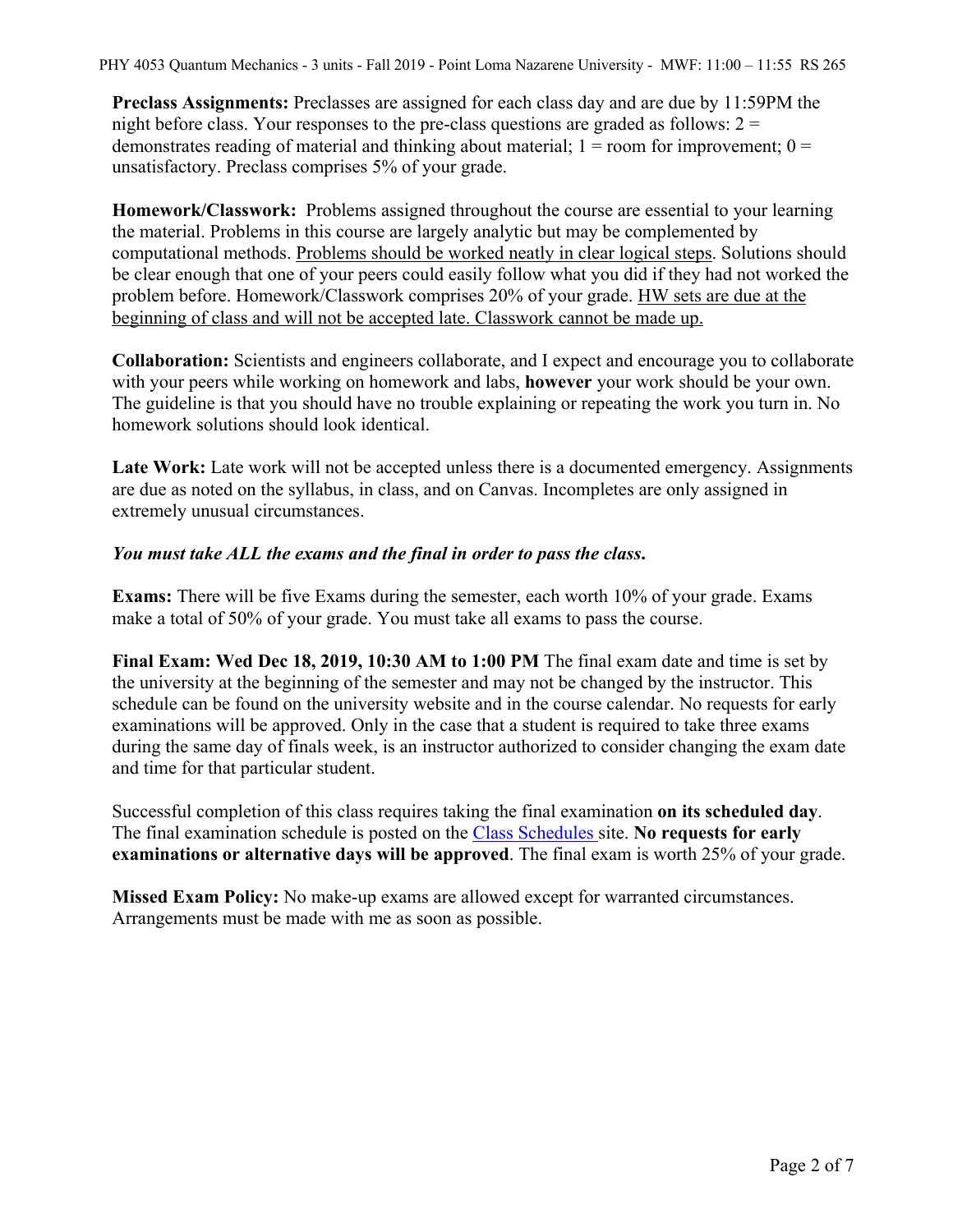| Component          | Weight                    |
|--------------------|---------------------------|
| Pre-Class          | 5%                        |
| Homework/Classwork | 20%                       |
| <b>Exams</b>       | (equally weighted)<br>50% |
| Final Exam         | 25%                       |

**Final Course Grade:** The points you receive during the course are weighted accordingly:

The grade you earn in this course is based on the following scale:

| A        | А-        | B+        | B          | $B-$     |           | ◡         |           | $D+$      |           | D-        |
|----------|-----------|-----------|------------|----------|-----------|-----------|-----------|-----------|-----------|-----------|
| $S \geq$ | 91.5      | 89.5      | 86.5       | 81.5     | 79.5      | 76.5      | 71.5      | 69.5      | 66.5      | 61.5      |
| 91.5     | $>S \geq$ | $>S \geq$ | $>S^{\ge}$ | $>S\geq$ | $>S \geq$ | $>S \geq$ | $>S \geq$ | $>S \geq$ | $>S \geq$ | $>S \geq$ |
|          | 89.5      | 86.5      | 81.5       | 79.5     | 76.5      | 71.5      | 69.5      | 66.5      | 61.5      | 59.5      |

### **Department Mission:**

The Physics and Engineering Department at PLNU provides strong programs of study in the fields of Physics and Engineering. Our students are well prepared for graduate studies and careers in scientific and engineering fields. We emphasize a collaborative learning environment, which allows students to thrive academically, build personal confidence, and develop interpersonal skills. We provide a Christian environment for students to learn values and judgment, and pursue integration of modern scientific knowledge and Christian faith.

### **PLNU Attendance and Participation Policy:**

Attendance is expected at each class session. In the event of an absence you are responsible for the material covered in class and the assignments given that day.

Regular and punctual attendance at all classes is considered essential to optimum academic achievement. If the student is absent from more than 10 percent of class meetings, the faculty member can file a written report, which may result in de-enrollment. If the absences exceed 20 percent, the student may be de-enrolled without notice until the university drop date or, after that date, receive the appropriate grade for their work and participation. See http://catalog.pointloma.edu/content.php?catoid=24&navoid=1581#Class\_Attendance in the Undergraduate Academic Catalog.

#### **Class Enrollment:**

It is the student's responsibility to maintain his/her class schedule. Should the need arise to drop this course (personal emergencies, poor performance, etc.), the student has the responsibility to follow through (provided the drop date meets the stated calendar deadline established by the university), not the instructor. Simply ceasing to attend this course or failing to follow through to arrange for a change of registration (drop/add) may easily result in a grade of F on the official transcript.

#### **Academic Accommodations:**

While all students are expected to meet the minimum standards for completion of this course as established by the instructor, students with disabilities may require academic adjustments, modifications or auxiliary aids/services. At Point Loma Nazarene University (PLNU), these students are requested to register with the Disability Resource Center (DRC), located in the Bond Academic Center. (DRC@pointloma.edu or 619-849-2486). The DRC's policies and procedures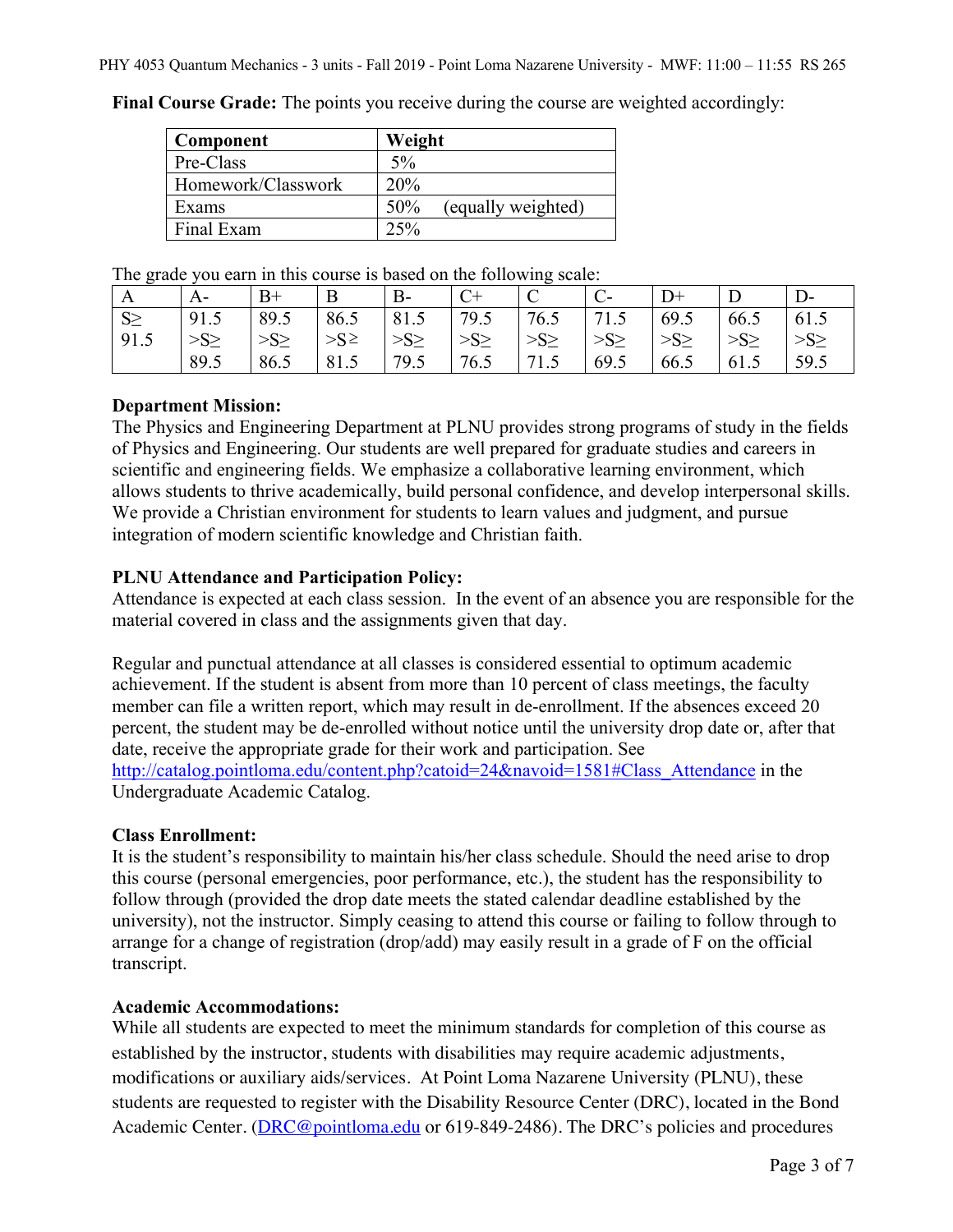for assisting such students in the development of an appropriate academic adjustment plan (AP) allows PLNU to comply with Section 504 of the Rehabilitation Act and the Americans with Disabilities Act. Section 504 (a) prohibits discrimination against students with special needs and guarantees all qualified students equal access to and benefits of PLNU programs and activities. After the student files the required documentation, the DRC, in conjunction with the student, will develop an AP to meet that student's specific learning needs. The DRC will thereafter email the student's AP to all faculty who teach courses in which the student is enrolled each semester. The AP must be implemented in all such courses.

If students do not wish to avail themselves of some or all of the elements of their AP in a particular course, it is the responsibility of those students to notify their professor in that course. PLNU highly recommends that DRC students speak with their professors during the first two weeks of each semester about the applicability of their AP in that particular course and/or if they do not desire to take advantage of some or all of the elements of their AP in that course.

# **Credit Hour:**

In the interest of providing sufficient time to accomplish the stated course learning outcomes, this class meets the PLNU credit hour policy for any 4 unit class delivered over 15 weeks. Specific details about how the class meets the credit hour requirements can be provided upon request.

# **Copyright Protected Materials:**

Point Loma Nazarene University, as a non-profit educational institution, is entitled by law to use materials protected by the US Copyright Act for classroom education. Any use of those materials outside the class may violate the law.

### **PLNU Academic Honesty Policy:**

Students should demonstrate academic honesty by doing original work and by giving appropriate credit to the ideas of others. Academic dishonesty is the act of presenting information, ideas, and/or concepts as one's own when in reality they are the results of another person's creativity and effort. A faculty member who believes a situation involving academic dishonesty has been detected may assign a failing grade for that assignment or examination, or, depending on the seriousness of the offense, for the course. Faculty should follow and students may appeal using the procedure in the university Catalog. See

http://catalog.pointloma.edu/content.php?catoid=24&navoid=1581#Academic\_Honesty for definitions of kinds of academic dishonesty and for further policy information.

**FERPA Policy:** In compliance with federal law, neither PLNU student ID nor social security number should be used in publicly posted grades or returned sets of assignments without student written permission. This class will meet the federal requirements by distributing grades and papers individually. Also, in compliance with FERPA, you will be the only person given information about your progress in this class unless you have designated others to receive it in the "Information Release" section of the student portal. See Policy Statements in the undergrad academic catalog.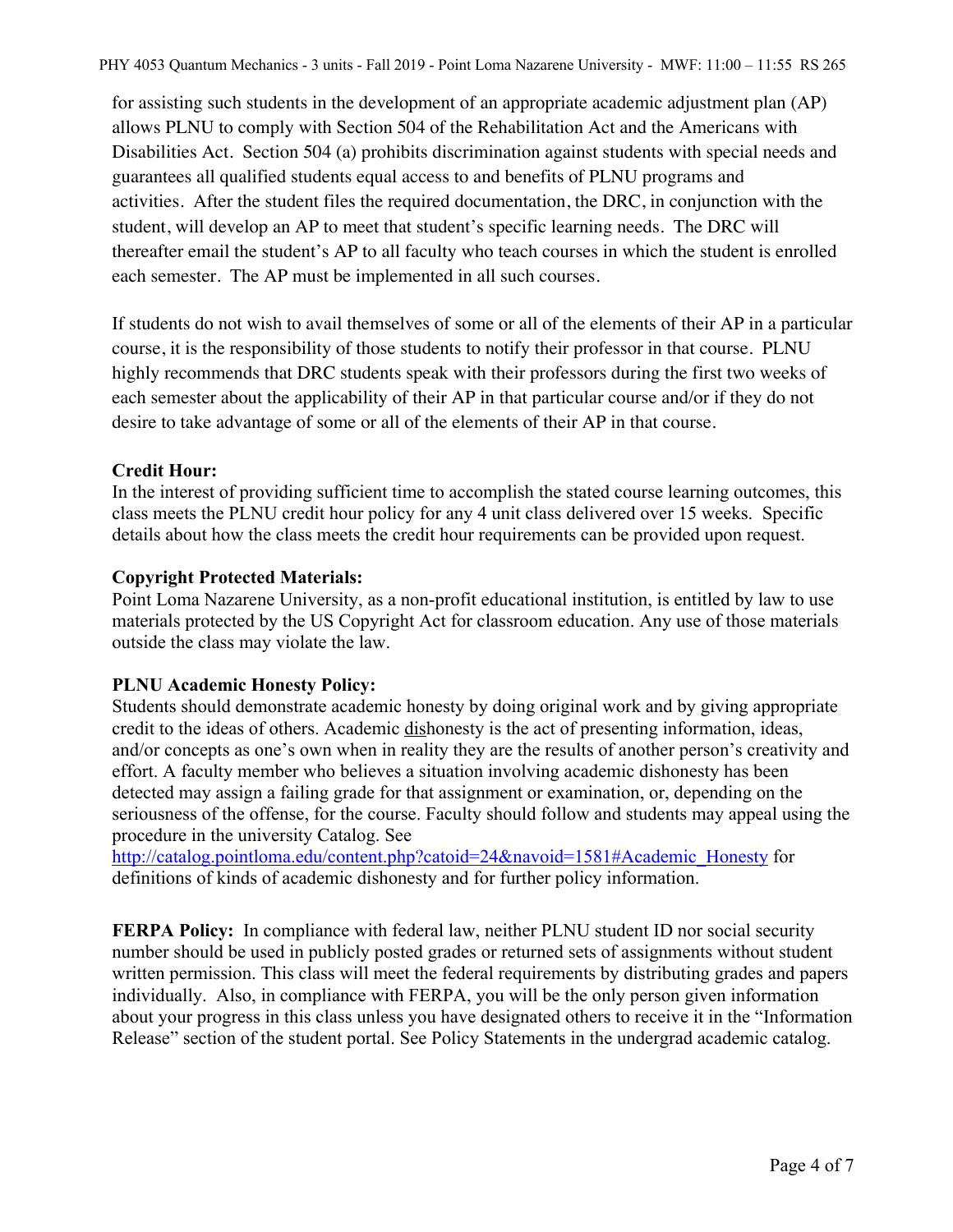# **TENTATIVE SCHEDULE – subject to updates**

Pre-class assignments on Canvas are due by 11:59PM the night before class, HW is due at the start of class on the day listed.

| <b>Date</b>               | <b>Topics and Readings</b>            | <b>Assignments</b>                             |
|---------------------------|---------------------------------------|------------------------------------------------|
| 9/4                       | Readings are due before class starts, | Pre-classes are due by 11:59PM the before      |
| W                         | the first day is an exception.        | class. The first pre-class is an exception, it |
|                           |                                       | is due tonight by 11:59PM                      |
|                           | Read entire preface of Griffith       |                                                |
|                           | Chapter 1.1-1.4                       | PC1 due 9/4 11:59pm                            |
| 9/6                       | Chapter 1.5-1.6                       | PC <sub>2</sub>                                |
| $\mathbf{F}$              |                                       | HW1: 1.1, 1.2, 1.3, 1.5                        |
|                           |                                       | See Canvas for full assignments                |
| 9/9                       | Chapter 2.1-2.2                       | PC3 due                                        |
| M                         |                                       | HW2: 1.7, 1.9, 1.10. 1.16, 1.18                |
| 9/11                      | <b>Chapter 2.1-2.2</b>                | PC4                                            |
| W                         | Chapter 2.3.1                         |                                                |
| 9/13                      | Chapter 2.3.1                         | PC5                                            |
| ${\bf F}$                 |                                       | HW3: 2.1, 2.2, 2.3, 2.4, 2.5, 2.7              |
| 9/16                      | Chapter 2.3.1-2.3.2                   | PC <sub>6</sub>                                |
| M                         |                                       | HW4: 2.10, 2.11, 2.12                          |
|                           |                                       | See Canvas for full assignment                 |
| 9/18                      | Chapter 2.3.2-2.4                     | PC7                                            |
| W                         |                                       |                                                |
| 9/20                      | Chapter 2.4-2.5                       | PC <sub>8</sub>                                |
| $\boldsymbol{\mathrm{F}}$ |                                       | HW5: 2.14                                      |
| 9/23                      | <b>Chapter 2.5-2.6</b>                | PC <sub>9</sub>                                |
| M                         |                                       | HW6: 2.17, 2.20                                |
| 9/25                      | Chapter 2.6                           | <b>PC10</b>                                    |
| W                         |                                       | HW7: 2.22 (+graph part c), 2.23, 2.26          |
| 9/27                      | Catch up/review                       | PC11                                           |
| $\boldsymbol{\mathrm{F}}$ |                                       | HW8: 2.29, 2.34, 2.48, extra credit 2.53       |
| 9/30                      | <b>EXAM 1 Chapters 1-2</b>            | <b>PC12</b>                                    |
| M                         |                                       | Read the Appendix                              |
| 10/2                      | Appendix                              | PC13                                           |
| W                         |                                       | HW9: A.8, A.9, A.11, A18, A28                  |
| 10/4                      | Chapter 3.1-3.2                       | <b>PC14</b>                                    |
| $\mathbf F$               |                                       |                                                |
| 10/7                      | Chapter 3.1-3.2                       | <b>PC15</b>                                    |
| M                         |                                       | HW10: 3.2, 3.3, 3.5,                           |
| 10/9                      | Chapter 3.3                           | PC16                                           |
| W                         |                                       |                                                |
| 10/11                     | Chapter $3.4 - 3.5$                   | <b>PC17</b>                                    |
| $\boldsymbol{\mathrm{F}}$ |                                       | HW11: 3.8                                      |
| 10/14                     | Chapter 3.5                           | <b>PC18</b>                                    |
| M                         |                                       | HW12: 3.11, 3.13                               |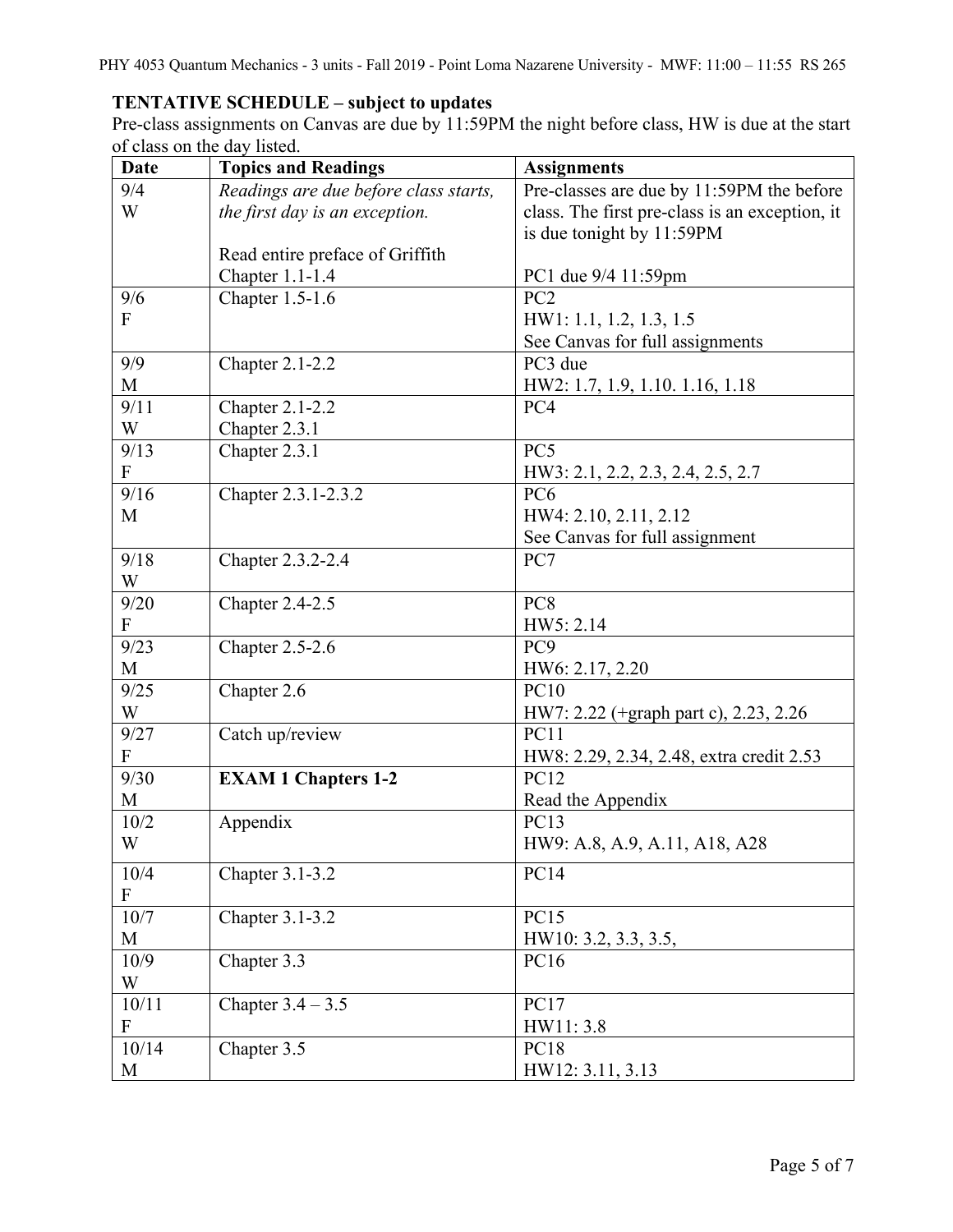| <b>Date</b>               | <b>Topics and Readings</b>    | <b>Assignments</b>                         |
|---------------------------|-------------------------------|--------------------------------------------|
| 10/16                     | Chapter 3.6                   | PC19                                       |
| W                         |                               | HW13: 3.14, 3.15, 3.18                     |
| 10/18                     | Catch up/review               | <b>PC20</b>                                |
| $\mathbf{F}$              |                               | HW14: 3.23, 3.26, 3.31, 3.36, 3.37         |
|                           |                               | note: not a hw problem, but $3.38 \& 3.41$ |
|                           |                               | are great practice                         |
| 10/21                     | <b>EXAM 2 Chapter 3</b>       | PC21                                       |
| M                         |                               |                                            |
| 10/23                     | Chapter 4.1                   | <b>PC22</b>                                |
| W                         |                               |                                            |
| 10/25                     | NO CLASSES Fall Break Day     |                                            |
| $\mathbf{F}$              |                               |                                            |
| 10/28                     | Chapter $4.1 - 4.2$           | <b>PC23</b>                                |
| M                         |                               | HW15: 4.1, 4.2, 4.3, 4.4, 4.7              |
| 10/30                     | Chapter 4.2                   | <b>PC24</b>                                |
| W                         |                               |                                            |
| 11/1                      | Chapter $4.2 - 4.3$           | <b>PC25</b>                                |
| $\mathbf{F}$              |                               | HW16: 4.12, 4.13                           |
| 11/4                      | Chapter 4.3                   | <b>PC26</b>                                |
| M                         |                               | HW17: 4.14, 4.15, 4.19                     |
| 11/6                      | Chapter 4.3-4.4               | <b>PC27</b>                                |
| W                         |                               |                                            |
| 11/8                      | Chapter 4.4                   | <b>PC 28</b>                               |
| $\mathbf{F}$              |                               | HW18: 4.21, 4.22, 4.24, 4.25               |
| 11/11                     | Chapter 4.5                   | <b>PC29</b>                                |
| M                         |                               | HW 19: 4.30, 4.31, 4.32, 4.35              |
| 11/13                     | Catch up/review               | <b>PC30</b>                                |
| W                         |                               | HW20: 4.37, 4.39, 4.46                     |
| 11/15                     | <b>Exam 3 Chapter 4</b>       | PC 31                                      |
| $\mathbf F$               |                               |                                            |
| 11/18                     | Chapter 5.1                   | PC32                                       |
| M                         |                               |                                            |
| 11/20                     | Chapter 5.2, 5.3              | PC33                                       |
| W                         |                               | HW 21: 5.4, 5, 6, 5.7, 5.9                 |
| 11/22                     | Chapter 5.3                   | <b>PC34</b>                                |
| $\boldsymbol{\mathrm{F}}$ |                               | HW22: 5.15, 5.17, 5.18                     |
|                           |                               |                                            |
| 11/25                     | Chapter 12                    | <b>PC35</b>                                |
| M                         | Take Home Exam 5 given        | HW23: 5.20, 5.24, 5.25 (see canvas)        |
| 11/27-29                  | NO CLASSES Thanksgiving Break | Read 6.1-6.8                               |
| W Th F                    |                               |                                            |
| 12/2                      | <b>Exam 4 Chapters 5, 12</b>  | <b>PC36</b>                                |
| M                         |                               |                                            |
| 12/4                      | Chapter 6.1-6.4               | PC37                                       |
| W                         |                               |                                            |